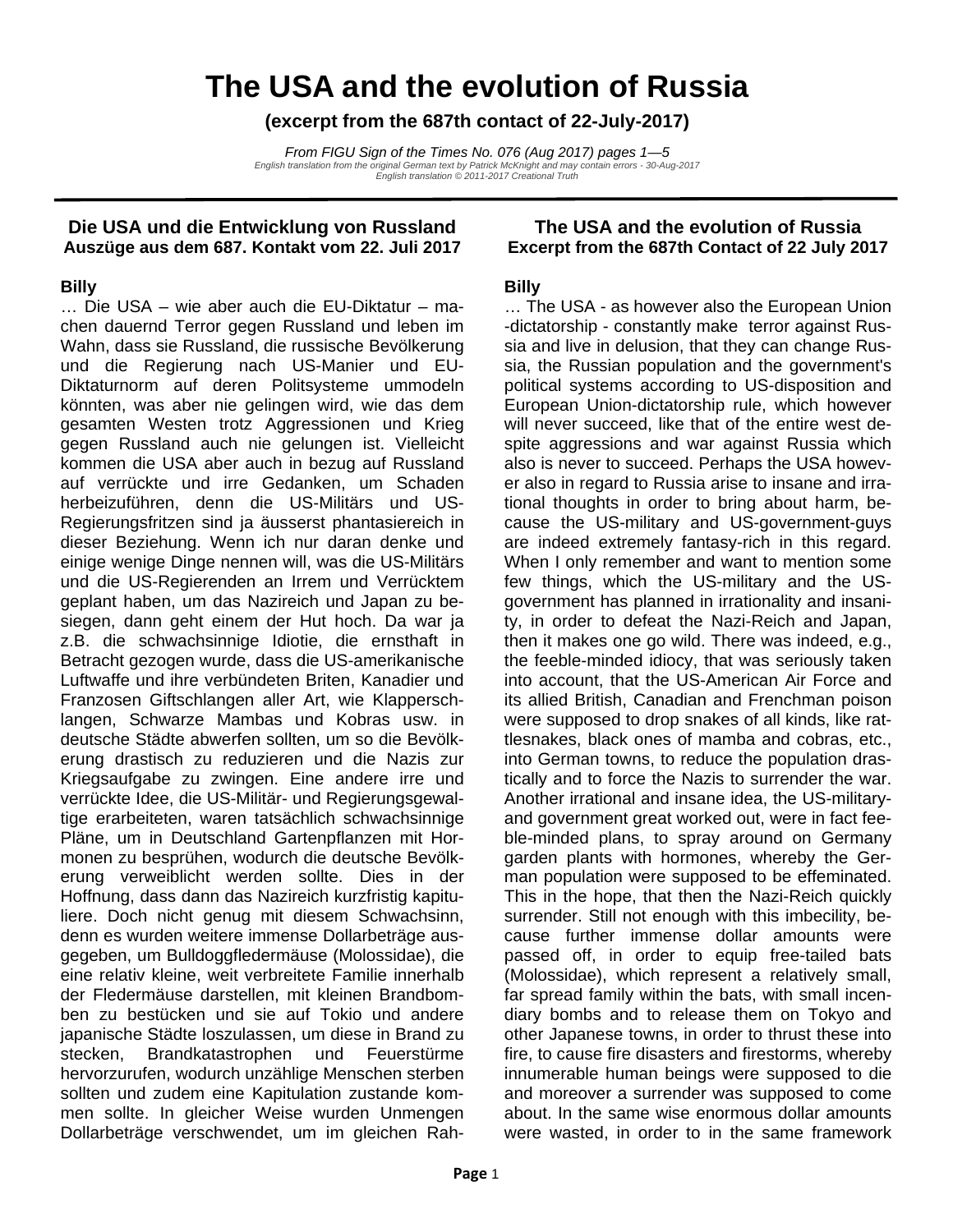men Tauben mit Sprengkörpern zu bestücken und diese auf die Feinde loszulassen, um dann die Sprengkörper auf sie abzuwerfen. Aber nicht genug damit, denn es standen von den USA noch weitere irre und verrückte Versuche und Programme an, wie unter anderem auch, dass z.B. in Kriegsgebieten einfach Schweine und andere Haustiere – in einigen Fällen gar unschuldige einheimische Menschen – in Minenfelder getrieben und von den hochgehenden Minen zerfetzt wurden. Und die Verrücktheiten gingen noch weiter, denn mitten im Atlantik sollte eine riesige Zwischenlande- und Auftankungsplattform für Kriegsflugzeuge gebaut werden, während ein anderer Plan darin bestand – wobei auch die Engländer und Kanadier mitmischten –, aus riesigen Eisbergen ebenso riesige Kriegs-Flugzeugträger zu bauen, wobei ausgedacht war, dass diese mehrstöckig und mit Elektroantrieb versehen zu sein hätten, wobei das Eis durch Holz-Hobelspäne hätte stabilisiert sein müssen, um beständiger zu sein. Dieses irre Projekt wurde nur deshalb nicht umgesetzt, weil die Erbauung eines einzigen solchen Flugzeugträgers mehrere Jahre in Anspruch genommen hätte und – nebst der gesamten Bewaffnung usw. – ungeheure Kühlanlagen hätten eingebaut werden müssen, um das Eis als solches zu erhalten. Und das ist tatsächlich keine Phantasie, sondern diese verrückten und irren Pläne wurden durchdacht und erstellt und dann auch nur darum fallengelassen, weil einerseits die Produktionszeit zu lange dauerte, und anderseits weil während der Planungsphase die Technik horrend weitergetrieben und durch diese ermöglicht wurde, dass die Kampfflugzeuge usw. ohne Zwischenlandung und ohne Zwischentankung von den USA aus direkt bis nach Europa fliegen konnten. Doch die USA werkeln auch heute weiter an Kriegsmaterial, und so hat z.B., kurz nach dem Abwurf der bekanntgewordenen ‹Mutter aller Bomben› – die die US-Luftwaffe in Afghanistan abgeworfen hat – Amerika den Test einer Atombombe bekanntgegeben, dass über dem Tonopah-Testgelände im US-Bundesstaat Nevada ein F-16- Kampfflugzeug erstmals eine Atombombe des neuen, modernisierten Typs B61-12 ohne Sprengkopf abgeworfen wurde. Dieser Test hat bereits am 14. März 2017 stattgefunden, wobei der Einsatz der Bombe mit einer F-16 sowie die ‹nicht-nuklearen Funktionen› der Bombe erprobt worden waren. Doch schon 2015 war ein ähnlicher Test mit der gleichen Art Bombe erfolgt, wobei diese damals von einem Kampfjet des Typs F-15 abgeworfen worden war. Die in Afghanistan eingesetzte Bombe des Typs GBU-43 war über neun Meter lang und gut zehn Tonnen schwer, weshalb, um sie zu bewegen, eine Spezialversion des grossen Militärtransporters Herequip doves with explosives and to release these on the enemy, in order to then drop the explosives on them. However not enough therewith, because it still stood further irrational and insane attempts and programs by the USA to, like among other things also, that, e.g., in theaters of war simply pigs and other domestic animals - in some cases even innocent indigenous human beings - were driven into mine fields and ripped to pieces by the going-off mines. And the craziness goes even further, because in the mid-Atlantic was supposed to be built an enormous intermediate country and refueling platform for war airplanes, while another plan therein existed - whereby also the Englishmen and Canadians joined together -, to build equally enormous war aircraft carriers from enormous icebergs, in each case was thought out, that these multi-story and with electric drive would have to be looked after, whereby the ice would have to be stabilized by tree-wood shavings, in order to be more permanent. These irrational projects therefore were not implemented, because the building one single such aircraft carrier would have required several years and together with the entire armament, etc. - monstrous cooling systems would have to be inserted, in order to preserve the ice as such. And that is in fact not fantasy, but rather these insane and irrational plans were well thought out and drawn up and then also only for this reason dropped, because on the one hand the production time lasted too long, and on the other hand because during the planning phase the technology was horrendously further-driven and through these would make possible, that the combat aircraft, etc., without intermediate stop and without intermediate refueling could fly directly from the USA to Europe. But the USA putters around also today further in war material, and thus has e.g., shortly after the release of the become known 'mother of all bombs' - which the US-Air Force has dropped in Afghanistan - America announced the test of an atomic bomb, in which over the Tonopahtest-site in the US state of Nevada a F-16 combat aircraft for the first time would drop an atomic bomb of the new, modernized type B61-12 without a warhead. This test has already taken place on the 14th of March 2017, whereby the deployment of the bomb with a F-16 as well as the 'non-nuclear capacity' of the bomb has been tested. But as early as 2015 a similar test had already been carried out with the same kind of bomb, whereby this at that time had been dropped from a fighter plane of the type F-15. The bomb deployed in Afghanistan of the type GBU-43 was over 9 meters long and better than ten tons heavy, which is why, to move it around, a special version of the large military trans-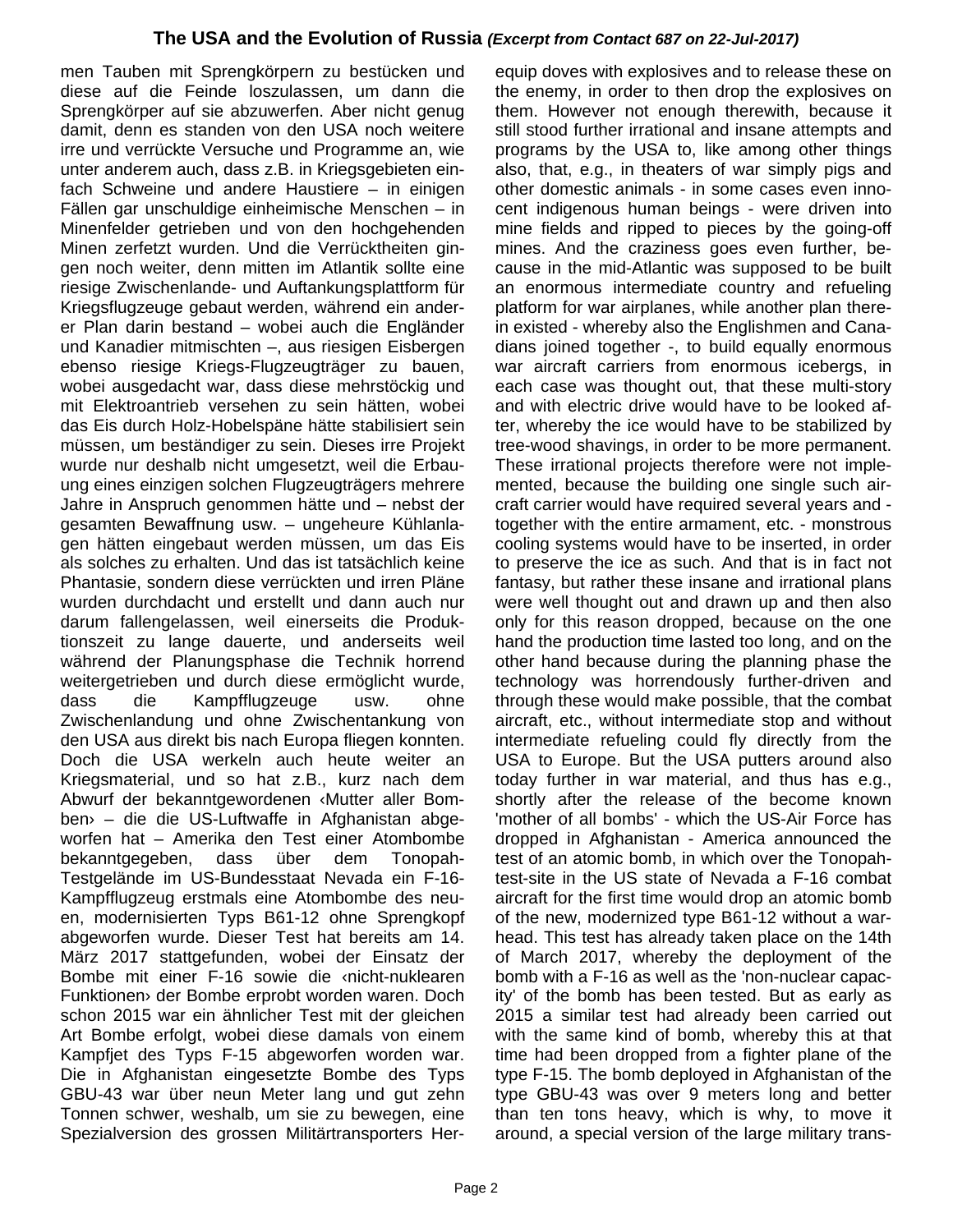cules C-130 nötig war. Dieser entgegengesetzt ist die Atomwaffe B61-12 nur etwa 3,60 Meter lang, weist ein Gewicht von 350 Kilo auf und kann von beweglicheren Kampfjets wie dem F-15 oder F-16 zum Ziel geflogen werden. Trotz ihrer vergleichbar geringen Grösse hat die B61-12 eine vielfach höhere Sprengkraft als die ‹Mutter aller Bomben›, bei der die Wirkung etwa elf Tonnen TNT-Sprengstoff entspricht. Bei der neuen modernisierten US-Atombombe B61- 12 kann die Sprengkraft eingestellt werden, und zwar zwischen 300 und 50 000 Tonnen TNT, was nahezu an die halbe Sprengkraft jener ‹Zar-Bombe›, AN602- Wasserstoffbombe, herankommt, die am 30. Oktober 1961 von der Sowjetunion als die stärkste jemals gezündete Wasserstoffbombe über der Insel Nowaja Semlja im Nordpolarmeer zur Explosion gebracht wurde. Aber zurück zu den USA, denn diese Kriminellen und die EU-Diktatur-Kriminellen resp. deren traurige Politgestalten sollen in ihren eigenen durch sie kriminell geführten Staaten für Frieden, Freiheit, Gesetz und Ordnung sorgen, anstatt sich in das Staatssystem Russlands – oder anderer Länder – einzumischen, denn grundsätzlich geht sie das Ganze der fremden Politsysteme keinen feuchten Deut an. Russlands Politikform muss und soll so sein gelassen werden, wie die russische Bevölkerung dies wünscht und für richtig findet, folglich nicht versucht werden darf, sie nach den Staatsformen von US-Amerika oder der EU-Diktatur umzuwandeln. Das politische System Russlands und gleichbedeutend der Russischen/Russländischen Föderation ist staatsrechtlich vor allem in der Verfassung vom 12. Dezember 1993 festgelegt, und zwar im Föderationsvertrag vom 10. April 1992 und den Einzelgesetzen wie etwa zum Verfassungsgericht. In Artikel 1 der Verfassung wird Russland als ‹demokratischer föderativer Rechtsstaat mit republikanischer Regierungsform› bezeichnet. Das Ganze der Politik- und Regierungsform in bezug auf die ‹Russische Föderation› kann man als eine etwas schwierige parlamentarischpräsidentielle Mischform einstufen, wobei die semipräsidentielle Form ein gemischt präsidiales parlamentarisches Regierungssystem darstellt, das sowohl Elemente des Parlamentarismus als auch des Präsidialsystems aufweist, wie das auch beim Muster der USA und der Fünften Französischen Republik der Fall ist. Weitere charakterisierende Bezeichnungen in bezug auf die Verfassungswirklichkeit entsprechen dem ‹patronalen Präsidentialismus› und ‹hegemonialen resp. vorherrschaftlichen Präsidentialismus›. Das russische System kann in weiterem Sinn auch als Doppelstaatsystem oder Netzwerkstaatsystem bezeichnet werden. Und in böswillig russlandfeindlicher Weise wird das Ganze auch als Wahlmonarchie, konstitutionelle Wahlautokratie, systemloses System, hybrides System, als Regime oder Putinporter Hercules C-130 was necessary. This is contrary to the nuclear weapon B61-12 only about 3.60 meters long, exhibiting a weight of 350 Kilos and can be flown to the target by the more mobile fighter-jets like the F-15 or F-16. Despite its comparable small height the B61-12 has a much higher explosive yield than 'the mother of all bombs', with which the effect corresponds to about eleven(11) tons of TNT explosive. With the new modernized USatomic bomb B61-12 the explosive yield can be adjusted, and indeed between 300 and 50,000 tons of TNT, which approaches almost half the explosive yield of the 'tsar bomb', AN602-hydrogen bomb, which was exploded on 30 October 1961 by the Soviet Union as the strongest ever ignited hydrogen bomb over the island of Novaya Zemlya in the Arctic ocean. However back to the USA, because those criminal ones and the European Uniondictatorship-criminal ones, i.e., their sad political figures are supposed to, in their own states criminally guided by them, provide for peace, freedom, law and order, instead of themselves interfering in the state system of Russia - or other countries -, because fundamentally they give the entirety of the foreign political systems no damp iota. Russia's form of politics must and is supposed to thus be left, as the Russian population wants this and finds correct, consequently it may not be attempted, to transform it according to the systems of government of US-America or the European Uniondictatorship. The political system of Russia and the tantamount Russian/Russians Federation is constitutionally above all defined in the Constitution of 12 December 1993, and indeed in the Federation Contract of 10 April 1992 and the individual laws like for instance of the constitutional court. In article 1 of the constitution Russia is referred to as 'democratic federal state of law with republican form of government'. The entirety of the forms of politics and government in regard to the 'Russian Federation' one can classify as something of a complicated parliamentary-presidential combination, whereby the semi-presidential form constitutes a blended presidential parliamentary system of government, that exhibits both elements of the parliamentarism and the presidential system, as is also the case with the model of the USA and the Fifth French Republic. Further characterizing designations in regard to the constitution correspond to the 'patronal presidentialism' and 'hegemonic, i.e., predominant presidentialism'. The Russian system can in further sense also be referred to as double-state-system or network-state-system. And in malicious hostile-to-Russia wise the entirety also becomes blasphemed as election monarchy, constitutional election autocracy, system-less system, hybrid system, as regime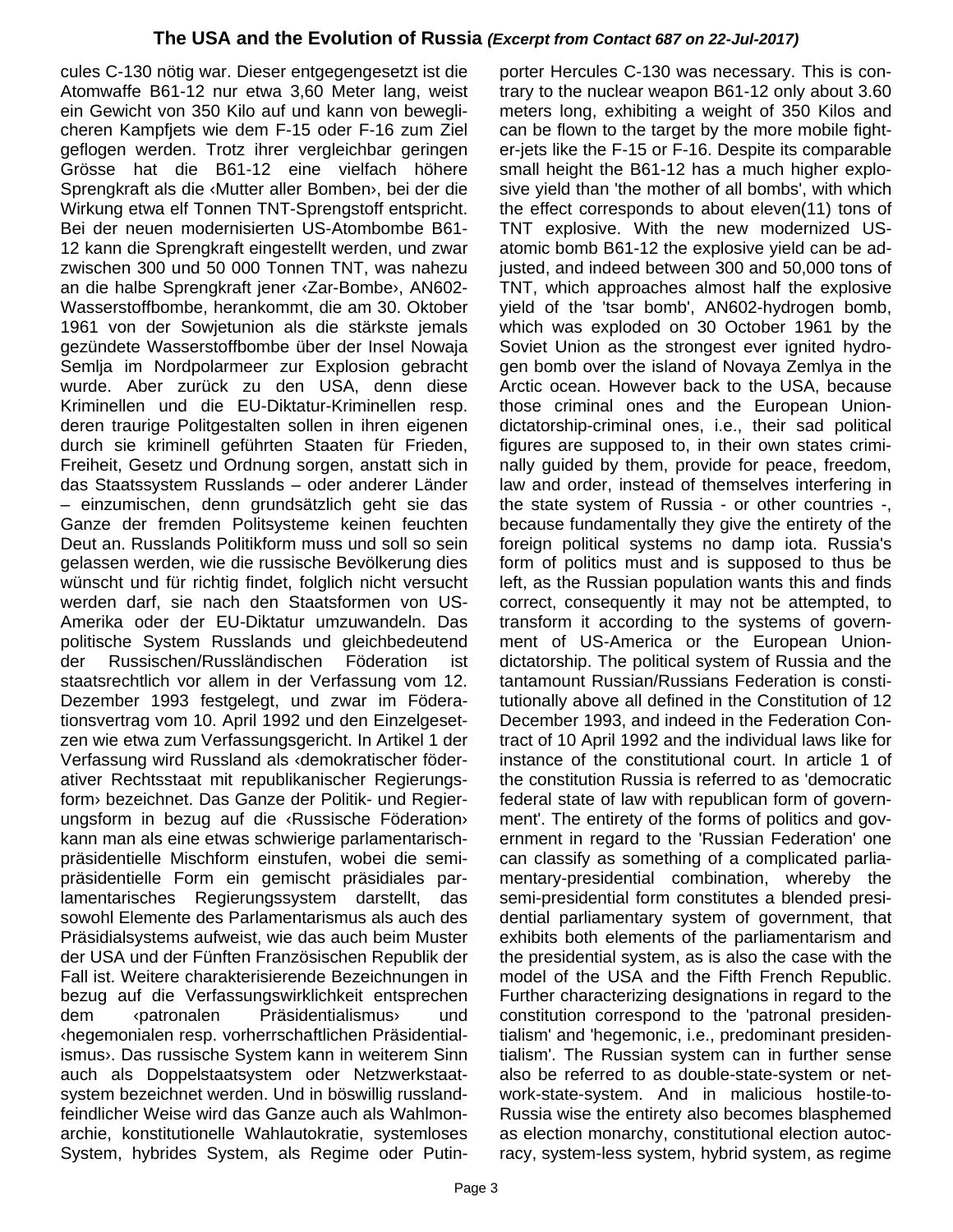System sowie als delegative, illiberale, elektorale, halbierte, manipulierte, steuerbare, gelenkte oder defekte Demokratie beschimpft, wobei kein klares Verfassungsverständnis definiert werde. Also wird gesagt, dass der Umgang mit der Verfassung pragmatisch resp. sachbezogen sei, wobei der ‹praktizierte Autoritarismus› als ein notwendiges Provisorium gerechtfertigt werde, das gemäss einer Äusserung von Putin als ‹Herrschaft per Handsteuerung› bezeichnet werden könne. Von anderer Seite wird gesagt, dass keine der gängigen Interpretationen und Kategorien der vergleichenden Regierungslehre zur russischen Verfassung passe, weil der russische Präsident schon nach der Verfassung als Institution jenseits der drei Staatsgewalten konstruiert sei. In letzter Zeit habe ich mich diesbezüglich damit etwas beschäftigt und gelesen, dass einige russische Politiker und Wissenschaftler das politische System teils kritisch beurteilen, teils affirmativ resp. billigend und als ‹Souveräne Demokratie›. Dieser Ausdruck wurde 2006 vom russischen Geschäftsmann und Politiker Wladislaw Jurjewitsch Surkow geprägt, der gelegentlich als ‹Kreml-Chefideologe› oder auch als ‹dritter Mann im Staat› bezeichnet wurde und zeitweise als weitgehend verantwortlich für die russische Innenpolitik galt. Diesbezüglich habe ich hier einen Ausdruck aus Wikipedia, den ich dir vorlesen will:

*Im Jahr 2004 soll Wladislaw Jurjewitsch Surkow massgeblich zum Wahlsieg von Wladimir Putin bei den Präsidentschaftswahlen beigetragen haben. Seit dem 27. Dezember 2011 war Surkow Vize-Ministerpräsident in der russischen Regierung. Am 8. Mai 2013 trat Surkow von diesem Amt zurück. Vorausgegangen war der Vorwurf Putins, die Regierung habe seine Dekrete nicht angemessen umgesetzt. Auch war es zwischen Surkow und den russischen Strafermittlungsbehörden zu Auseinandersetzungen über Korruptionsvorwürfe im Innovationszentrum Skolkowo gekommen. Am 24. September 2013 wurde Surkow zum persönlichen Berater Putins ernannt. In dieser Funktion soll er sich unter anderem um die sozioökonomische Entwicklung der von Georgien abtrünnigen Regionen Abchasien und Südossetien kümmern.*

Infolge meines Interesses in bezug auf das russische Politsystem, habe ich mich in letzter Zeit etwas mit dieser Materie beschäftigt und habe also einiges gelernt: Der Präsident von Russland ist das Staatsoberhaupt, der seit 2013 vom Volk in einer freien, allgemeinen, unmittelbaren, gleichen und geheimen Wahl für jeweils sechs Jahre – zuvor für 4 Jahre – direkt gewählt wird. Die gleiche Person darf die Präsi-

or Putin system as well as delegative, illiberal, electoral, halved, manipulated, controllable, guided or defective democracy, whereby no clear constitutional understanding is defined. Thus is said, that the dealing with the constitution is pragmatic, i.e., relevant, whereby the 'practiced authoritarianism' as a necessary interim solution becomes justified, in accordance with an utterance of Putin can be referred to as 'mastery by manual control'. From another side is said, that none of the accepted interpretations and categories of comparative government teaching match the Russian constitution, because the Russian president already according to the constitution as institution is designed beyond the three authorities of the state. In the current time I have concerned myself and read regarding this therewith something, that some Russian politicians and scientists assess the political system partly critical, partly affirmative, i.e., approving and as a 'sovereign democracy'. This expression was influenced 2006 by the Russian businessman and politician Wladislaw Jurjewitsch Surkow, who occasionally was referred to as 'head of the Kremlin ideology' or also as 'third man in the state' and occasionally regarded as to a large extent responsible for the Russian domestic policy. Regarding this I have here an printout from Wikipedia, which I want you to read:

> *In the year 2004 Wladislaw Jurjewitsch Surkowto is supposed to have essentially contributed to the election victory of Wladimir Putin with the presidential elections. Since 27 December 2011 Surkow was Vice-Prime Minister in the Russian government. On 8 May 2013 Surkow withdrew from this office. Preceding the accusation of Putin, the government had not appropriately implemented his decrees. Also it had come between Surkow and the Russian punishment RMI TTL authorities to contentions over accusations of corruption in the innovative center Skolkowo. On 24 September 2013 Surkow was appointed the personal counselor of Putin. In this function he is supposed to among other things concern himself around the socio-economic evolution of the by Georgia's disloyal regions of Abkhazia and South Ossetia.*

Due to my interest in regard to the Russian political system, I have lately concerned myself some with this material and have thus learnt some: The president of Russia is a head of state, who is selected since 2013 directly by the people in a free, general, immediate, same and secret election for currently six years - before for 4 years. The same person may perform the presidency no longer than two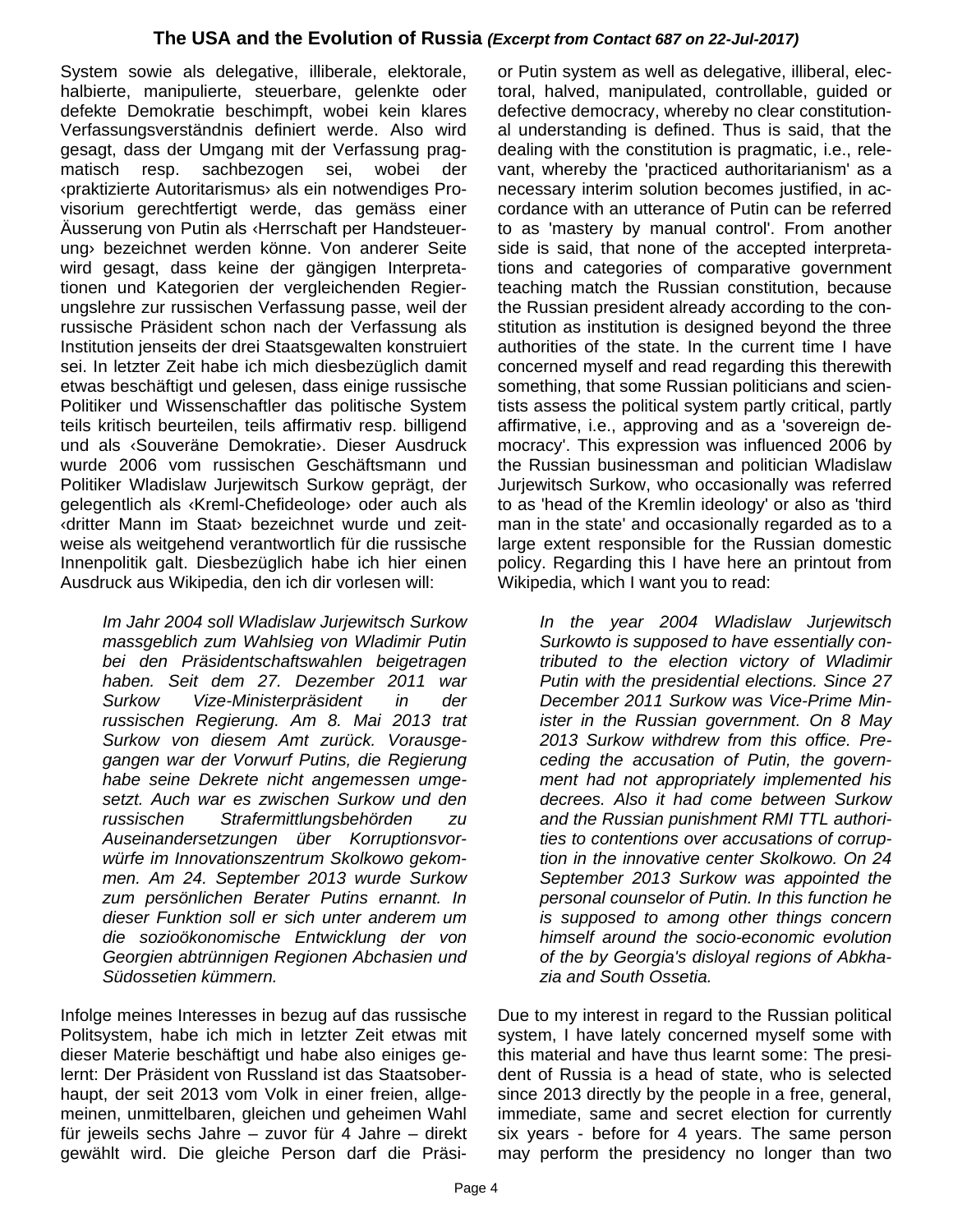dentschaft nicht länger als zwei Legislaturperioden hintereinander ausüben, wonach aber, wenn zwischendurch eine andere Person das Präsidentenamt für sechs Jahre ausübt, der vorherige Präsident erneut kandidieren kann. Von 1990 bis 1993 gab es in Russland noch das des Amt der Vizepräsidentschaft, das aber mit dem Inkrafttreten der Verfassung im Jahr 1993 abgeschafft wurde.

Die Föderationsversammlung übt im russischen Regierungssystem die Legislative aus, die aus zwei Kammern besteht, und zwar aus dem Föderationsrat als Oberhaus und der direkt gewählten Staatsduma als Unterhaus. Je zwei Repräsentanten jedes Föderationssubjektes werden in den Föderationsrat abgestellt, wovon der eine von der Exekutiven und einer von der Legislativen die Vertretung des Subjekts innehat. Die Amtsdauer der Repräsentanten ist dabei der Dauer der Legislaturperiode der von ihnen vertretenen Institutionen angepasst.

Die Duma ist aus Abgeordneten zusammengesetzt, für die seit der Wahl 2016 ein Mischsystem aus Verhältnis- und Mehrheitswahl, das sogenannte Grabenwahlsystem, gilt. Die Legislaturperiode der Duma beträgt immer fünf Jahre, wobei sie die Funktion hat, Gesetze zu verabschieden, die jedoch nicht einfach in Kraft gesetzt werden dürfen, sondern als Vorschlag vom Föderationsrat gebilligt und vom Präsidenten unterzeichnet werden müssen. Wenn der Föderationsrat ein Veto gegen die Verabschiedung eines Gesetzes einlegt, kann die Duma dieses trotzdem durchbringen, wenn sie es mit mindestens zwei Dritteln der Abgeordnetenstimmen bestätigt. Jedes Veto, das vom Präsidenten eingelegt wird, kann nur mit einer wiederholten Bestätigung des Gesetzes durch die jeweilige Zweidrittelmehrheit sowohl in der Duma als auch im Föderationsrat überwunden werden.

Die Regierung der Russischen Föderation hat die exekutive Gewalt inne, wobei jedoch die Schlüsselressorts direkt dem Präsidenten untergeordnet sind.

Der Ministerpräsident von Russland wird vom Präsidenten vorgeschlagen, muss jedoch von der Duma bestätigt werden, wobei der Ministerpräsident auch als Regierungschef, Premierminister und Vorsitzender der Regierung gilt. Die Duma kann vom Staatspräsidenten per Erlass aufgelöst und vorzeitige Neuwahlen angeordnet werden, oder er kann der Regierung ein Misstrauensvotum aussprechen, wenn ein von ihm vorgeschlagener Kandidat auch nach drei Abstimmungen abgelehnt wird. Neben

consecutive legislative periods, after which however, when occasionally another person performs the president office for six years, the previous president can again stand as a candidate. From 1990 to 1993 there was in Russia still the office of the vicepresidency, which however was abolished with the taking effect of the constitution in the year 1993.

In the Russian system of government *(Russian Federation)*, the Federal Assembly *(the Parlament)* performs the legislation, which consists of two chambers, and indeed from the Federation Council as upper house and the directly selected State Duma *(representative council)* as lower house. Each two representatives of each 'federation subject' are placed into the Federation Council, from which the one of the executives and one of the legislations holds as representative of the subjects. The term of office of the representatives is thereby the duration of the legislative period that aligns to their represented institutions.

The State Duma is composed of delegates, for which since the election of 2016 a mixed-system of proportional representation and majority representation takes effect, the so-called parallel-votingsystem. The legislative period of the Dumas amounts to always five years, whereby it has the function, to discharge legally, which however may not simply be placed in power, but rather as suggestion to be approved by the federation council and must be signed by the president. When the Federation Council inserts a veto against the adoption of a law, the State Duma for this can nevertheless override, when it is confirmed with at least two thirds of the delegate votes. Every veto, which is inserted by the president, can only be overridden with a repeated confirmation of the law through the respective two-thirds majority both in the Duma and in the Federation Council.

The government of the Russian Federation holds the executive authority, whereby however the key departments are directly subordinate to the president.

The Prime Minister of Russia is suggested by the president, however must be confirmed by the State Duma, whereby the Prime Minister also is deemed to be head of government, Prime Minister and chairman of the government. The State Dumas, by decree from the president, can be dissolved and prematurely direct new elections, or he/she can express a vote of no confidence to the government, when a candidate suggested by him/her is rejected also after three votes. Beside the Prime Minister the gov-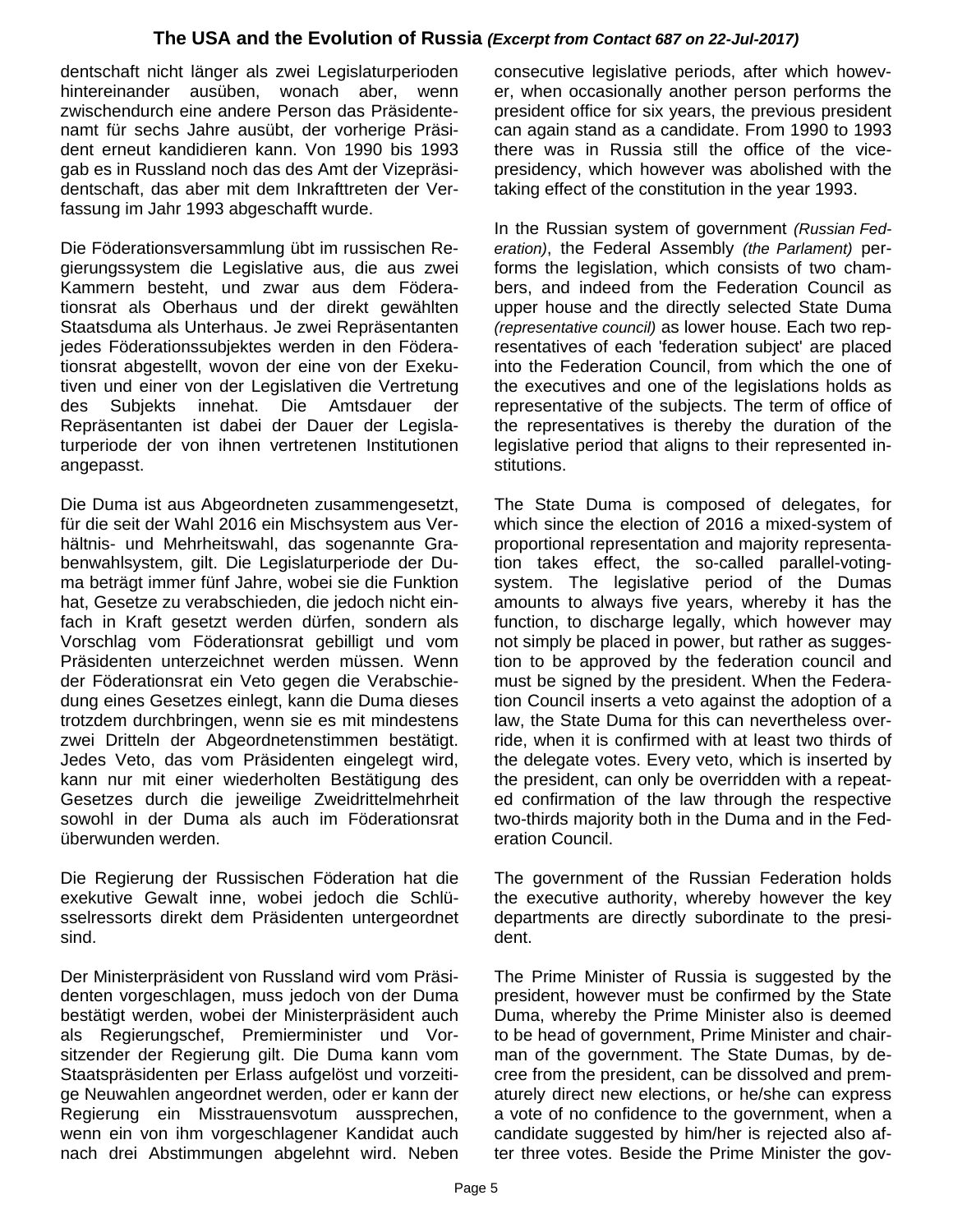dem Ministerpräsidenten besteht die Regierung aus dessen Stellvertretern, dem Vize-Ministerpräsidenten und den Ministern. Das System der staatlichen Exekutive, das aus den Ministerien, föderalen Diensten und föderalen Agenturen besteht, ist der Regierung untergeordnet. In Russland verkörpert das Verfassungsgericht die oberen judikativen Institutionen, der Obere Gerichtshof und das Obere Schiedsgericht. Auf Vorschlag des Präsidenten werden ihre Richter vom Föderationsrat bestätigt. Die ordentliche Gerichtsbarkeit und deren russisches System sind dem Oberen Gerichtshof untergeordnet, und dem Oberen Schiedsgericht das System der Schiedsgerichtsbarkeit. Zum föderalen Gerichtsbarkeitssystem zählen jedoch nicht die Verfassungsgerichte der Föderationssubjekte. Auch die Staatsanwaltschaft ist in Russland ein Bestandteil der Judikative, wobei diese allerdings nicht zum föderalen Gerichtsbarkeitssystem zählt und gemäss Verfassung unabhängig von allen anderen Machtstrukturen ist. Dem System der Staatsanwaltschaft steht die Generalstaatsanwaltschaft der Russischen Föderation vor, deren Vorsitzender, der Generalstaatsanwalt, auf Vorschlag des Präsidenten vom Föderationsrat bestätigt wird. Das oberste Handelsgericht wurde im August 2013 mit dem obersten ordentlichen Gericht zusammengelegt resp. diesem untergeordnet, weshalb Analytiker aussagen, dass dadurch ‹die verlässlichere Säule der russischen Justiz geschwächt› sei. Dann habe ich hier nochmals einen Auszug aus Wikipedia, der sicher auch interessant ist:

*Vom klassischen präsidentiellen System (Beispiel: USA) unterscheidet sich das russische im Wesentlichen formal durch das Vorhandensein eines Premierministers als Regierungschef, der in Regierungsbildung und Regierungsausübung sowohl dem Präsidenten als auch dem Parlament untergeordnet ist. Obwohl es wie im semipresidentiellen System nebeneinander die Ämter des Präsidenten und des Premierministers gibt, unterscheidet sich die russische Variante doch vom klassischen semipräsidentiellen System (Beispiel: Frankreich) dadurch, dass die Legitimation und Kontrolle der Regierung durch das Parlament (Misstrauensvotum) insgesamt schwächer ist: Der Präsident hat nach der Verfassung stets die Möglichkeit, einen Ministerpräsidenten auch abweichend vom Willen des Parlaments zu ernennen und bei Widerstreben auch das Parlament aufzulösen. Nach Artikel 83 der Verfassung ernennt der Präsident mit Zustimmung der Staatsduma den Vorsitzenden der Regierung der Russländischen Föderation und entscheidet über die Frage des Rücktritts der Regierung.* 

Prime Minister and the Ministers. The system of the official executive, consists of the ministries, federal services and federal agencies, is the government subordinate. In Russia the Constitutional Court, the Supreme Court and the Supreme Court of Arbitration, represent the high judiciary institutions *(note: As of 2014, the Supreme Court of Arbitration has merged with the Supreme Court.)*. On suggestion of the president their judges are confirmed by the Federation Council. The system of district courts and regional courts are the Supreme Court subordinate, and the regional courts the primary appellate courts. To the federal jurisdiction system counts however not the Constitutional Courts of the Federation-subjects. Also the Public Prosecutor's Office in Russia is a constituent part of the judiciary, whereby this however counts not to the federal jurisdiction system and is independent of all other might structures in accordance with constitution. The System of the Public Prosecutor's Office stands before the Office of the Prosecutor General of the Russian Federation, its chairman, the Prosecutor General, on suggestion of the president is confirmed by the Federation Council. The highest commercial court was in August 2013 merged with the highest ordinary court, i.e., its subordinate, which is why analysts reveal, that thereby 'the most reliable pillar of Russian justice is weakened'. Then I here again have an excerpt from Wikipedia, that is probably also interesting:

ernment consists of its representatives, the vice-

*From the classical presidential system (example: USA) itself distinguishes that of Russia in essence formally through the presence of a Prime Minister as head of government, who in government-form and government practice is subordinate both to the president and the parliament. Although it like in the semi-presidential system the offices of the president and the prime minister are next to each other, the Russian variant distinguishes itself however from the classical semi-presidential system (example: France) thereby that the legitimation and control of the government is altogether weaker by the parliament (vote of no confidence): The president has according to the constitution always the possibility, to nominate a Prime Minister also deviating from the will of the parliament and with opposition also dissolve the parliament. According to article 83 of the constitution the president with consent of the State Dumas appoints the chairman of the government of the Russian Federation and decides over the question of the resignations of the*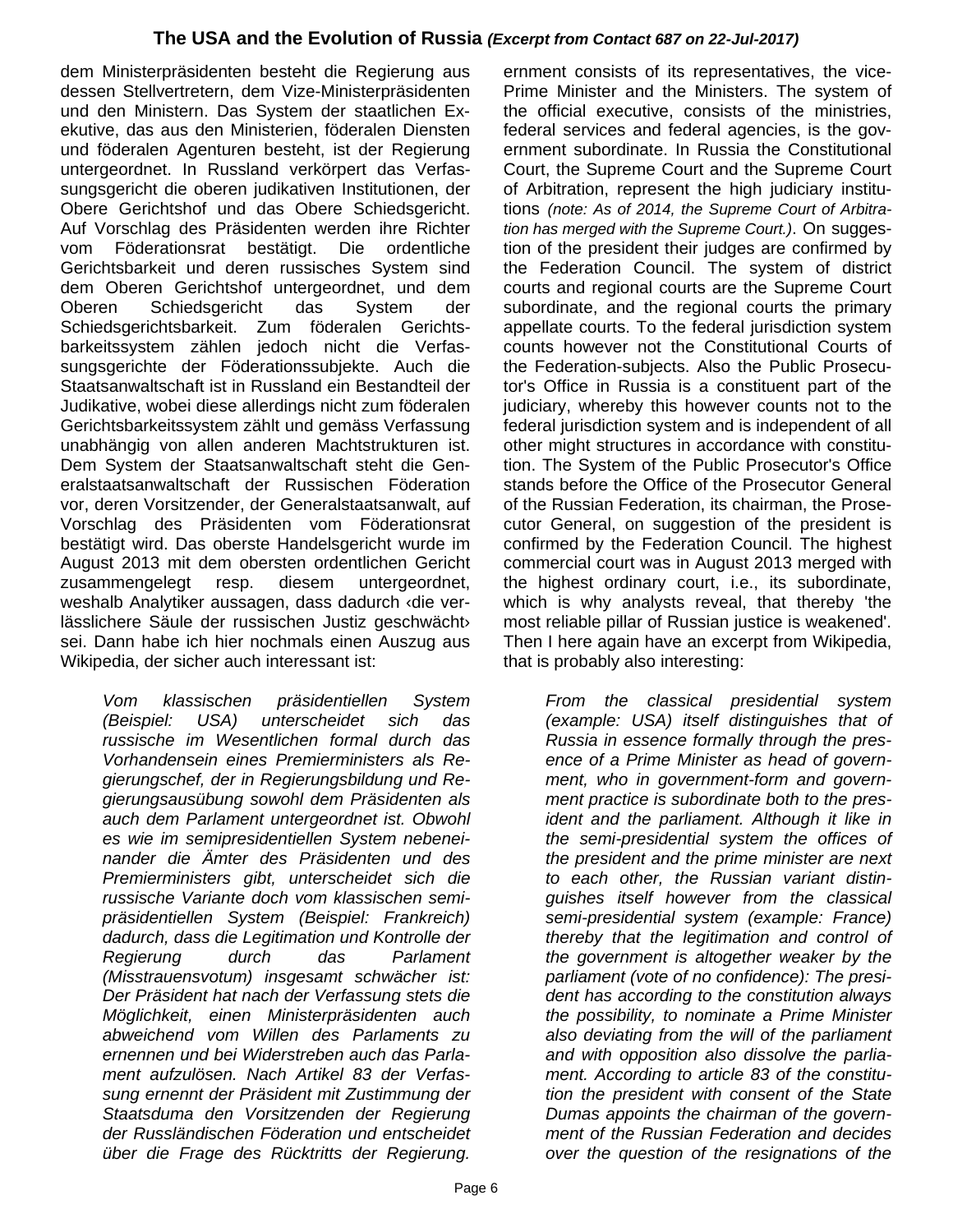*Nach Artikel 84 kann er die Staatsduma in den Fällen und nach dem Verfahren auflösen, die in der Verfassung der Russländischen Föderation vorgesehen sind. In Artikel 111 wird geregelt, dass der Präsident nach dreimaliger Ablehnung der von ihm vorgeschlagenen Kandidaturen für das Amt des Vorsitzenden der Regierung der Russländischen Föderation durch die Staatsduma den Vorsitzenden der Regierung der Russländischen Föderation ernennen, die Staatsduma auflösen und Neuwahlen ansetzen kann. Nach Artikel 117 kann der Präsident der Russländischen Föderation eine Entscheidung über die Entlassung der Regierung der Russländischen Föderation treffen. Die Regierung muss dann die Amtsgeschäfte nach seinen Anweisungen weiterführen, bis eine neue Regierung ernannt ist.*

Das also sind die Fakten, die ich gelernt und dir nun vorgetragen habe, und wozu ich denke, dass dieses Politsystem der Russländischen Föderation so gut und so schlecht ist, wie jedes andere Politsystem anderer Staaten. Und wenn nun die Russlandbevölkerung damit klarkommt, dann ist das allein deren Sache und geht weder die EU-Diktatur noch die USA einen feuchten Deut an, folgedem sich diese nicht in Russlands Politsystem einmischen, sondern nur bemüht sei sollen, in ihren eigenen Staaten Frieden, Freiheit und Ordnung zu schaffen.

#### **Ptaah**

Das ist nicht nur deine gute und richtige Meinung, sondern auch die meinige und die aller verständigen und vernünftigen Erdenmenschen, die in folgerichtiger Weise das Ganze beurteilen. Effectiv ist das politische System von Russland eines wie jedes andere auch, während dies jedoch von den selbstsüchtigen und weltherrschaftsheischenden USA sowie von der nach Ländern gierenden EU-Diktatur nicht akzeptiert wird, weshalb sie ihre eigenen unfreiheitlichen, demokratielosen und diktatorischen Staatssysteme zwingend auf Russland ausbreiten und dieses zu ihrem Vasallenstaat machen wollen.

## **Billy**

Dann sind wir einer Meinung, wobei ich hoffe, dass noch viele andere Menschen der Erde die gleichen Feststellungen machen wie wir zwei und dass sie zur gleichen Meinung kommen.

#### **…**

#### **Billy**

Das kannst du laut sagen, denn wir merken das auch

*government. According to article 84 he/she can dissolve the State Duma in the cases and according to the procedure, which is designated in the constitution of the Russian Federation. In article 111 is regulated, that the president after three-times rejection by the State Dumas of the suggested by him/her candidates for the office of the chairman of the government of the Russian Federation, appoint the chairman of the government of the Russian Federation, can dissolve the State Dumas and direct new elections. According to article 117 the president of the Russian Federation can make a decision over the dismissal of the government of the Russian Federation. The government must then continue the official duty according to his/her directions, until a new government is appointed.*

That therefore are the facts, which I learned and now have presented to you, and to which I think, that this political system of the Russian Federation thus is good and bad, like every other political system of other states. And if now the Russian population is able to cope therewith, then that is solely their matter and give neither the Europeandictatorship nor the USA one damp iota, consequently these not interfere themselves in Russia's political-system, but rather are only supposed to strive in their own states to create peace, freedom and order.

#### **Ptaah**

That is not only your good and right opinion, but rather also that of mine and that of all intelligent and rational earth-human beings, who assess the entirety in logicalness wise. Effective is the political system of Russia one like every other also, while this is not accepted however by the selfish and world domination demanding USA as well as by the after country craving European Union-dictatorship, which is why they their own lack of freedom, democracy-less and dictatorial state systems coercingly want to spread out to Russia and want to make this their vassal-state.

#### **Billy**

Then we are of one opinion, whereby I hope that still many other human beings of the Earth make the same realization as we two and that they come to the same opinion.

## **…**

## **Billy**

That you can loudly say, because we notice that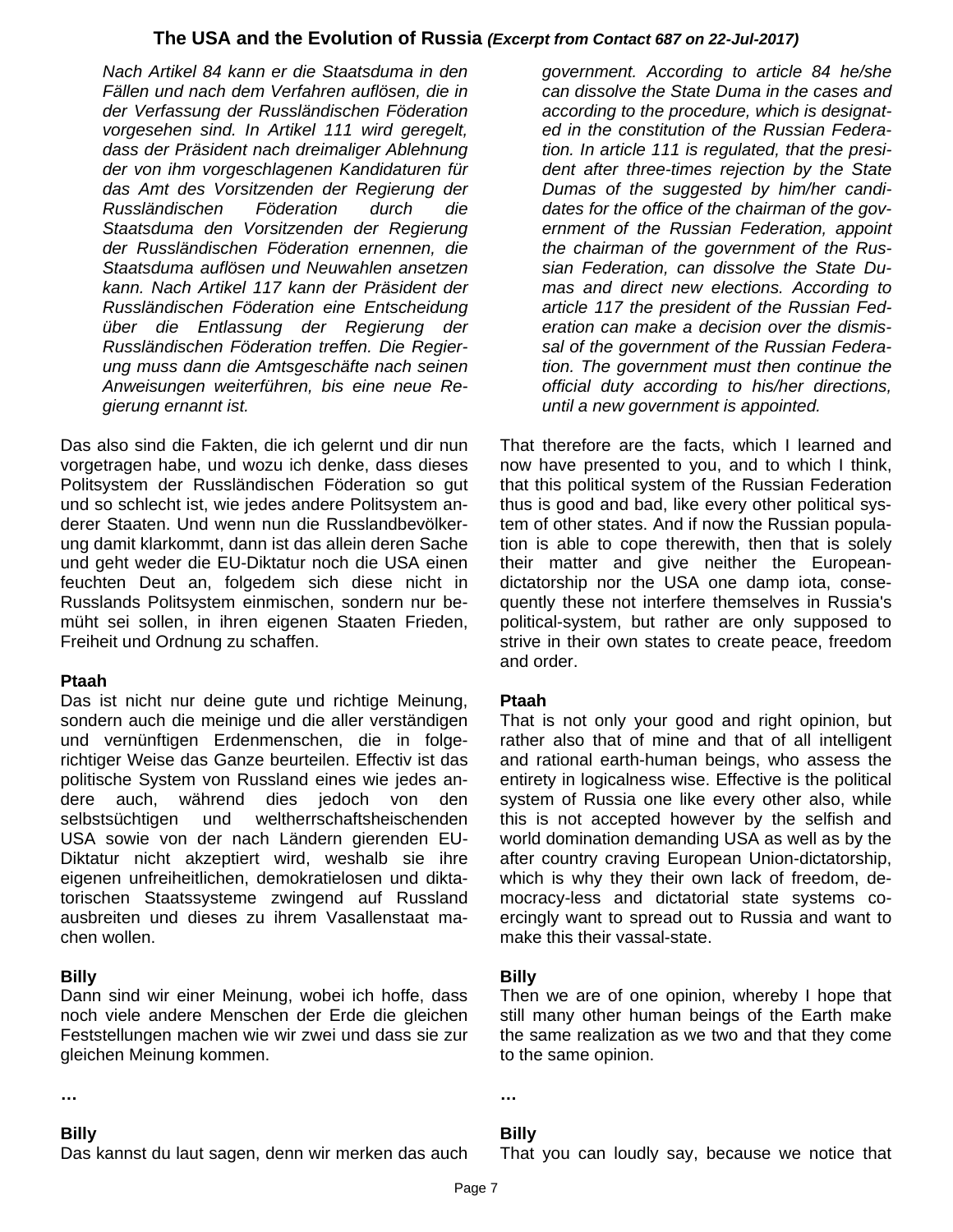tatsächlich. Dann möchte ich nochmals auf den US-Präsenten Trump zurückkommen, denn du hast ja vor geraumer Zeit gesagt, dass ihr immer noch mit Abklärungen in bezug auf dessen Wahl beschäftigt seid.

#### **Ptaah**

Es sind bisher keine neue Erkenntnisse vorhanden, die ich in bezug auf die Wahl nennen könnte, wobei aber heimlich Pläne geschmiedet werden, um Trump aus dem Amt zu treiben. Und zwar wird durch seine politischen Feinde ein besonderes Untersuchungsgericht einberufen werden, vor das er geladen werden wird, um ihn mit Vorwürfen von geheimen Wahlmachenschaften zusammen mit Russland zu konfrontieren, in der Hoffnung, ihn seines Amtes entheben zu können.

## **Billy**

Die geben einfach keine Ruhe, wie auch nicht gegen Russland, das die Russlandfeindlichen der US-Regierung mit Drohungen und Sanktionen terrorisieren und alles dazu tun, dass Unfrieden zwischen den USA und Russland herrscht, was sich auch auf die EU-Diktatur auswirkt, die gleichen russlandfeindlichen Sinnes ist.

#### **Ptaah**

Das ist unzweifelhaft so, und den bereits beschlossenen neuen Sanktionen werden noch weitere folgen, die bereits ausgeheckt werden, um Russland niederzwingen zu wollen, was aber fehlschlagen wird, denn es wird genau das Gegenteil zustande kommen. Je stärker die USA provozieren – zusammen mit der EU-Diktatur im Hinterhalt –, desto mehr wird sich die effective neue Stärke Russlands erweisen, das sehr viel kraftvoller geworden ist, einen gewaltigen Aufbau betrieben hat und sich auch auf eine neue Art gegen die kriegshetzerischen Machenschaften der USA verhalten und zur Wehr setzen wird. Weder neue Embargos und Sanktionen, wie auch keine Drohungen vom gesamten Westen werden Eindruck auf Russland machen, denn es ist sich seiner neuen Stärke in jeder Beziehung vollauf bewusst, die speziell den USA und der EU-Diktatur immer mehr und grössere Sorgen bereiten werden, wenn sie ihre Russlandfeindlichkeit nicht aufgeben und nicht endlich nach Frieden streben.

## **Billy**

Das klingt ja nicht gerade danach, dass es in den nächsten Jahren besser würde.

#### **Ptaah**

Das wird auch tatsächlich so sein, denn die USamerikanische Russlandfeindschaft wird weiterhin und gar vermehrt geschürt werden, und zwar auch im

also in fact. Then I would like again to return to the US-president Trump, because you have indeed some time ago said, that you are still concerned with clarifications in regard to his election.

#### **Ptaah**

There is up to now no new cognition existing, which I could mention in regard to the election. whereby however secret plans are forged in order to drive Trump from the office. And indeed a special investigation court would be called up by his political foes, before which he/she will be charged, in order to confront him with accusations of secret election machinations together with Russia, in the hope, to be able to strip him of his office.

## **Billy**

Those simply do not give it rest, like also not against Russia, who the hostile-to-Russia ones of the US-government terrorize with threats and sanctions and do everything for this, that strife between the USA and Russia prevails, which has an effect itself also on the European Union-dictatorship, who have the same hostile-to-Russia sense.

## **Ptaah**

That is unquestionably so, and the already decided new sanctions will still further follow, which already are plotted, in order to want to force Russia down, which however will fail, because precisely the opposite will come about. The greater the USA provoke - together with the European Uniondictatorship in the ambuscade -, all the more will itself prove the effective new strength of Russia, who is becoming very much more powerful, has practiced an enormous construction and themselves also react in a new kind against the warmongering machinations of the USA and will stand in their defense. Neither new embargoes and sanctions, as also no threats from the entire west will make an impression on Russia, because they are themselves fully conscious of their new strength in every wise, which especially the USA and the European Union-dictatorship become always more and greater worrying ones, when they do not give up their hostility-to-Russia and do not eventually strive after peace.

## **Billy**

That sounds indeed not precisely afterwards, that it becomes better in the next years.

#### **Ptaah**

That will also in fact be so, because the US-American Russia-enmity will furthermore be stoked up and even increased, and indeed also in the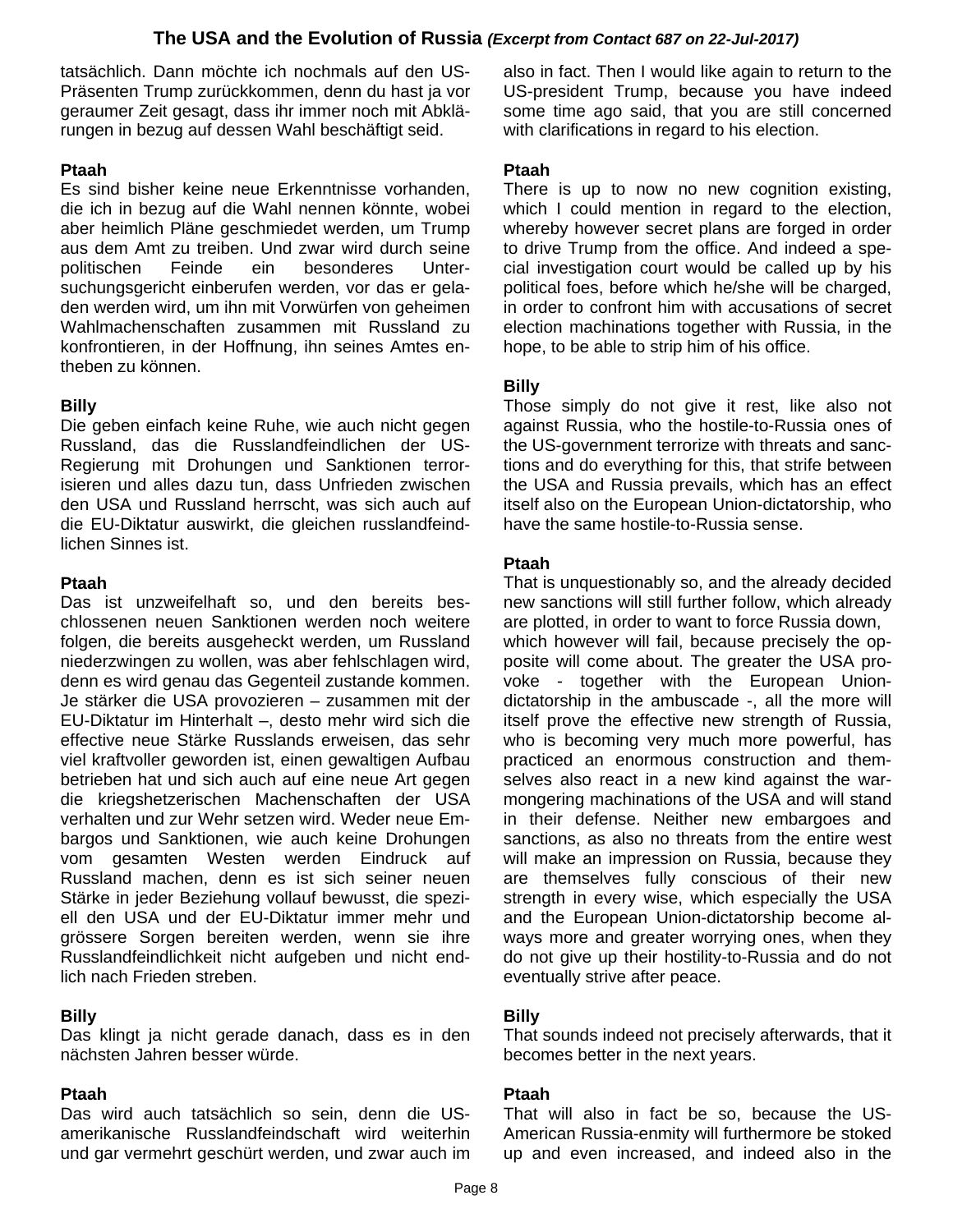Zusammenhang mit dem Präsidenten Trump in der Weise, dass er durch Lügen, Verleumdungen und Zwang von seiner Russlandfreundlichkeit abgebracht werden soll. Sein Wahlmotto ‹America first› soll durch die Trumpfeindlichen und Russlandfeindlichen in der Weise umgesetzt werden, indem Amerika aus allen US-Intrigen als allererste Weltmacht sondergleichen hervorgehe und Russland völlig ins Abseits gestossen werde, um kraftlos ein Schattendasein zu führen. Und dies soll unter anderem dadurch zustande kommen, indem Russland niedergezwungen werde, wobei gegen Trump, Russland und Putin feindlich Gesinnte gewisser Machtvoller in der US-Regierung, in diversen Ämtern Mitwirkende und in Geheimdiensten in geheimer Weise diese effectiven Pläne anstreben und verfolgen, was auch dadurch zum Ausdruck kommt in bezug auf das besondere Untersuchungsgericht, das versuchen wird, Trump mit russlandverbindenden Wahlbetrugsmachenschaften zu konfrontieren. Jedoch nicht genug damit, denn durch die russlandfeindlichen Machenschaften in den USA gärt es weltweit und in allen US-Staaten, wobei der Gärungszustand in der US-Bevölkerung immer bedrohlicher wird, weshalb sich grosse Teile der gesamten Bürgerschaft gefährdet fühlen, sich Waffen zulegen und sich mit dazugehörender Munition eindecken.

## **Billy**

Typisch, kann ich nur sagen, eben typisch für jenen Teil der US-Amerikaner, der weder nach Frieden mit Russland strebt und eben russlandfeindlich ist, noch von seinem Weltherrschaftsgebaren und vom Weltpolizeispielen ablassen kann und auch die Todesstrafe weiterhin praktiziert, was ja nichts anderem als staatlich sanktioniertem Mord und damit auch einem diktatorischen Willkürakt entspricht.

#### **Ptaah**

Das verstehe auch ich so.

#### **Billy**

Das kann ja nicht anders sein. Zu sagen ist auch, dass die gesamte Weltlage bereits aus allen Fugen geraten ist, folglich nicht nur in den USA die Waffengeschäfte durch Waffenkaufende überrannt werden, sondern auch in der Schweiz und in Deutschland. Und das finde ich gefährlich, denn in der Regel sind die waffenkaufenden Personen solche, die keinerlei Erfahrung im Waffenumgang haben, folgedem schon allein dadurch viel Unheil entstehen kann.

#### **Ptaah**

Das ist mir auch bekannt, doch leider nicht zu ändern, weil die Behörden, die für Waffenscheinerwer-

connection with that of President Trump in the wise, that he is supposed to be dissuaded by lies, calumnies and coercion of his Russian friendship. His election slogan 'America First' is supposed to be translated by the ones hostile to Trump and Russia in the wise, in that America from all USintrigues comes out as first-ever unparalleled world power and Russia become completely outcast into the offside, in order to powerlessly lead a shadowy existence. And this is supposed to among other things thereby come about, while Russia is brought down, whereby the hostile-minded ones against Trump, Russia and Putin, certain mightful ones in the US Government, in diverse offices contributing and in intelligence agencies in secret wise strive for and pursue these effective plans, which also thereby comes to the expression in regard to the special investigation court, that will attempt, to confront Trump with the connecting of Russia to electoral fraud machinations. However not enough therewith, because through the hostile-to-Russia machinations in the USA it festers worldwide and in all U.S. states, whereby the state-of-festering in the USpopulation becomes always more threatening, which is why great parts of the entire citizenry feel endangered, themselves buy weapons and smother themselves with appropriate ammunition.

## **Billy**

Typical, I can only say, precisely typical for that part of the Americans, who neither strive after peace with Russia and are even hostile-to-Russia, nor can let go of their world domination behavior and of world police games and also the death penalty moreover practices, which indeed corresponds to nothing other than officially sanctioned murder and therewith also a dictatorial act of arbitrariness.

#### **Ptaah**

I also understand that so.

#### **Billy**

That indeed cannot be different. To say also is, that the entire world situation already everything has gone out of joint, consequently not only in the USA does the weapon-creating through weapon-buying become overrun, but rather also in Switzerland and in Germany. And I find that more dangerous, because as a rule the weapon-buying person is such, that have absolutely no experience in the weapon handling, hence already alone can thereby arise much terribleness.

#### **Ptaah**

That to me is also well-known, but unfortunately not to change, because the authorities, who are re-